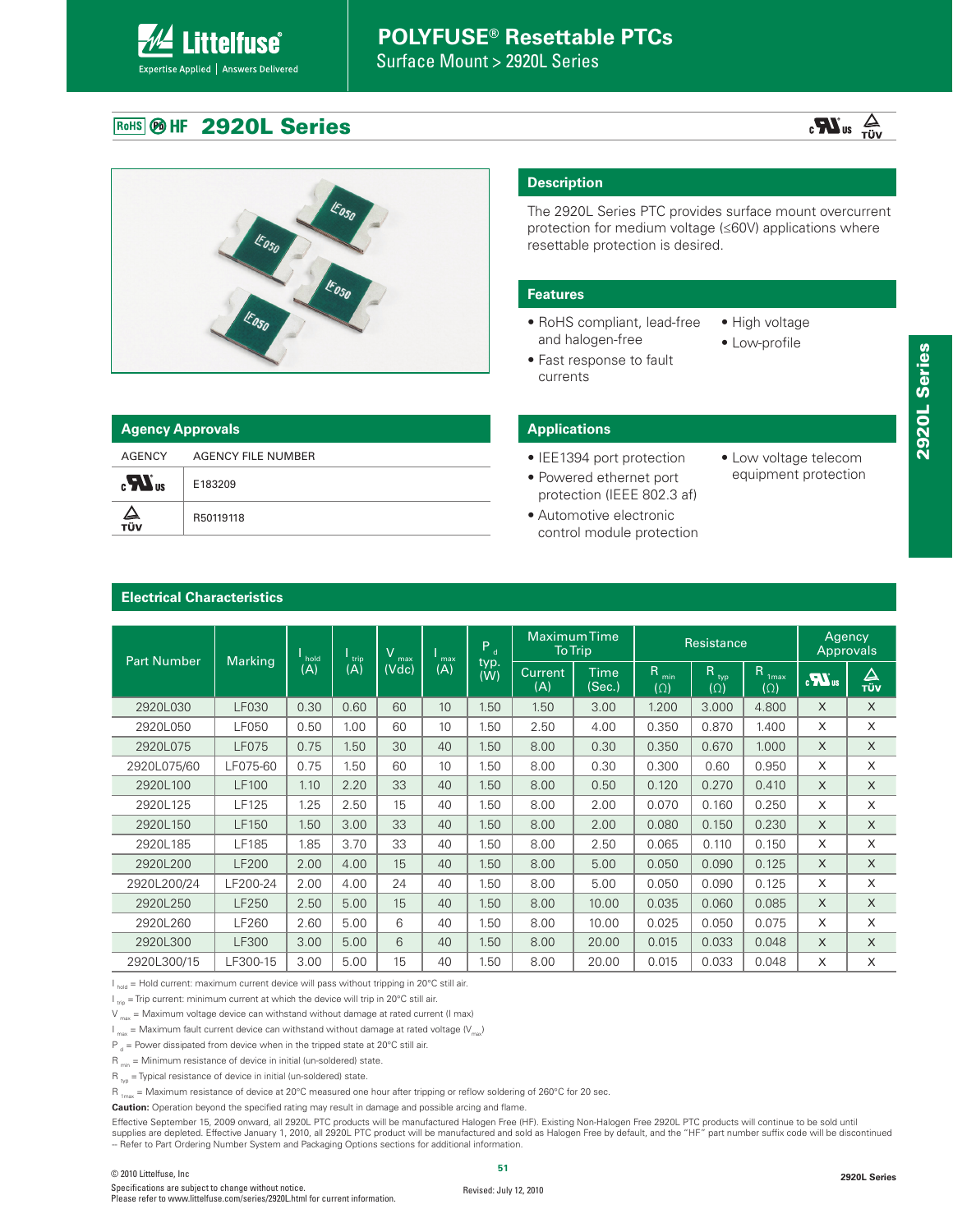Surface Mount > 2920L Series



#### **Temperature Rerating**

|                    |                  | <b>Ambient Operation Temperature</b> |               |                |                |                |                |                |      |  |  |  |  |  |
|--------------------|------------------|--------------------------------------|---------------|----------------|----------------|----------------|----------------|----------------|------|--|--|--|--|--|
|                    | $-40^{\circ}$ C  | $-20^{\circ}$ C                      | $0^{\circ}$ C | $23^{\circ}$ C | $40^{\circ}$ C | $50^{\circ}$ C | $60^{\circ}$ C | $70^{\circ}$ C | 85°C |  |  |  |  |  |
| <b>Part Number</b> | Hold Current (A) |                                      |               |                |                |                |                |                |      |  |  |  |  |  |
| 2920L030           | 0.45             | 0.40                                 | 0.35          | 0.30           | 0.25           | 0.23           | 0.20           | 0.17           | 0.14 |  |  |  |  |  |
| 2920L050           | 0.76             | 0.67                                 | 0.59          | 0.50           | 0.42           | 0.38           | 0.33           | 0.29           | 0.23 |  |  |  |  |  |
| 2920L075           | 1.13             | 1.01                                 | 0.88          | 0.75           | 0.62           | 0.56           | 0.50           | 0.44           | 0.34 |  |  |  |  |  |
| 2920L075/60        | 1.13             | 1.01                                 | 0.88          | 0.75           | 0.62           | 0.56           | 0.50           | 0.44           | 0.34 |  |  |  |  |  |
| 2920L100           | 1.66             | 1.47                                 | 1.29          | 1.10           | 0.91           | 0.83           | 0.73           | 0.64           | 0.50 |  |  |  |  |  |
| 2920L125           | 1.89             | 1.68                                 | 1.46          | 1.25           | 1.04           | 0.94           | 0.83           | 0.73           | 0.56 |  |  |  |  |  |
| 2920L150           | 2.27             | 2.01                                 | 1.76          | 1.50           | 1.25           | 1.13           | 1.00           | 0.87           | 0.74 |  |  |  |  |  |
| 2920L185           | 2.80             | 2.47                                 | 2.17          | 1.85           | 1.54           | 1.39           | 1.22           | 1.07           | 0.85 |  |  |  |  |  |
| 2920L200           | 3.02             | 2.68                                 | 2.34          | 2.00           | 1.66           | 1.50           | 1.32           | 1.16           | 0.90 |  |  |  |  |  |
| 2920L200/24        | 3.14             | 2.77                                 | 2.42          | 2.00           | 1.73           | 1.56           | 1.38           | 1.20           | 0.98 |  |  |  |  |  |
| 2920L250           | 3.78             | 3.35                                 | 2.93          | 2.50           | 2.08           | 1.88           | 1.65           | 1.45           | 1.13 |  |  |  |  |  |
| 2920L260           | 3.64             | 3.25                                 | 2.91          | 2.60           | 2.26           | 2.08           | 1.95           | 1.74           | 1.48 |  |  |  |  |  |
| 2920L300           | 4.53             | 4.02                                 | 3.51          | 3.00           | 2.52           | 2.26           | 1.99           | 1.75           | 1.34 |  |  |  |  |  |
| 2920L300/15        | 4.20             | 3.85                                 | 3.44          | 3.00           | 2.69           | 2.50           | 2.31           | 2.12           | 1.83 |  |  |  |  |  |

#### **Average Time Current Curves**



The average time current curves and Temperature Rerating curve performance is affected by a number or variables, and these curves provided as guidance only. Customer must verify the performance in their application.

#### **Temperature Rerating Curve**

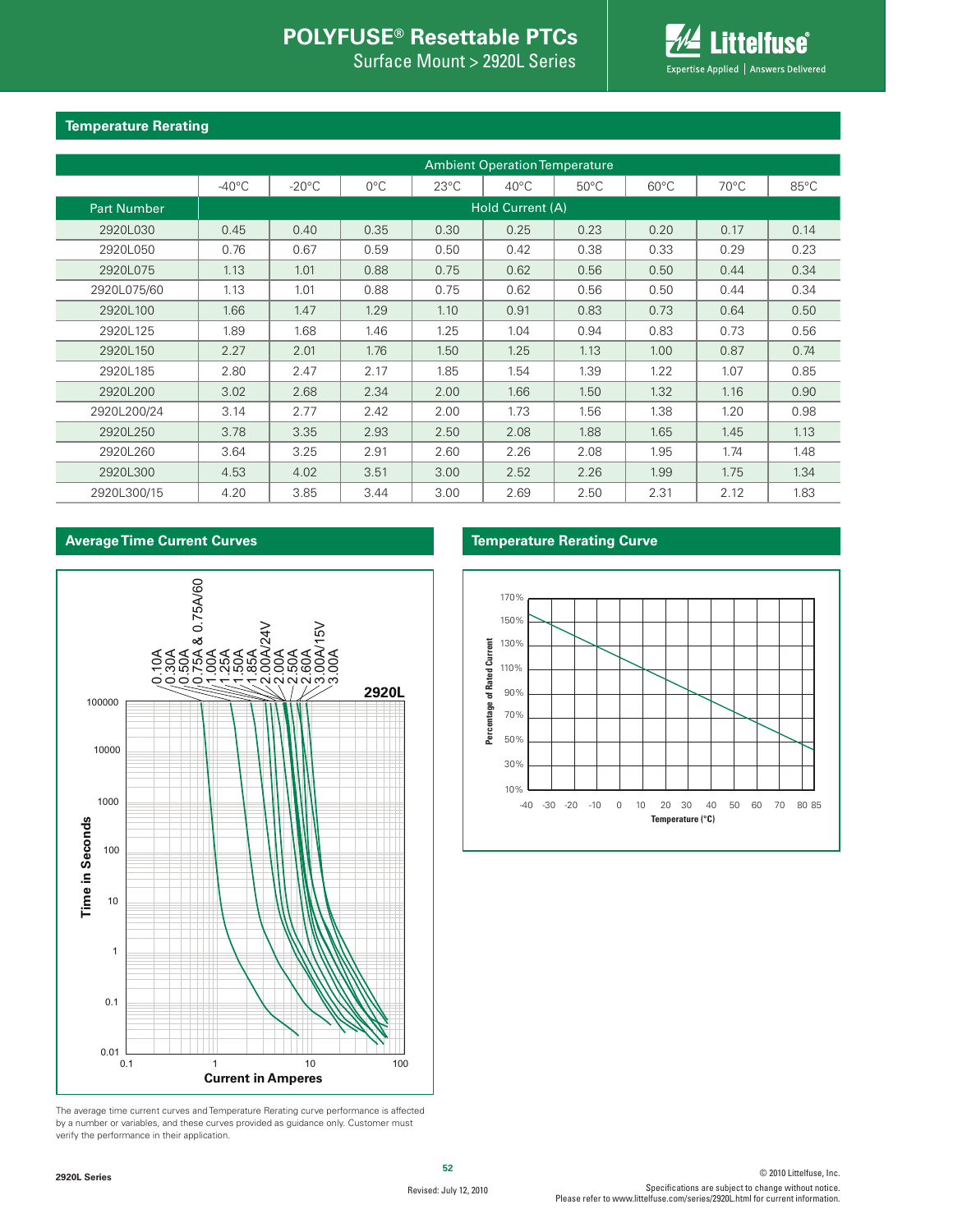

Surface Mount > 2920L Series

#### **Soldering Parameters**

| Condition                                      | Reflow                  |
|------------------------------------------------|-------------------------|
| Peak Temp/Duration Time                        | 260°C / 10 Sec          |
| Time above liquids (TAL) 220°C                 | 60 Sec $\sim$ 100 Sec   |
| Preheat $120^{\circ}$ C $\sim$ $180^{\circ}$ C | $50$ Sec $\sim$ 150 Sec |
| <b>Storage Condition</b>                       | 0°C~35°C, ≦70%RH        |

• Recommended reflow methods: IR, vapor phase oven, hot air oven,  $N_2$  environment for lead–free

• Recommended maximum paste thickness is 0.25mm (0.010 inch)

• Devices can be cleaned using standard industry methods and solvents.

**Note:** If reflow temperatures exceed the recommended profile, devices may not meet the performance requirements.

#### **Physical Specifications**

| <b>Terminal Material</b>  | Solder-Plated Copper (Solder Material:<br>Matte Tin(Sn))         |
|---------------------------|------------------------------------------------------------------|
| <b>Lead Solderability</b> | Meets EIA Specification RS186-9E, ANSI/<br>J-STD-002 Category 3. |



#### **Environmental Specifications**

| <b>Operating/Storage</b><br><b>Temperature</b>                                 | $-40^{\circ}$ C to $+85^{\circ}$ C                                                  |
|--------------------------------------------------------------------------------|-------------------------------------------------------------------------------------|
| <b>Maximum Device Surface</b><br><b>Temperature in Tripped</b><br><b>State</b> | $125^{\circ}$ C                                                                     |
| <b>Passive Aging</b>                                                           | $+85^{\circ}$ C, 1000 hours<br>$-$ /+5% typical resistance change                   |
| <b>Humidity Aging</b>                                                          | +85°C, 85%, R.H., 1000 hours<br>$-$ /+5% typical resistance change                  |
| <b>Thermal Shock</b>                                                           | MIL-STD-20 2, Method 107G<br>+85°C/-40°C 20 times<br>-30% typical resistance change |
| <b>Solvent Resistance</b>                                                      | MIL-STD-202, Method 215                                                             |
| <b>Vibration</b>                                                               | MIL-STD-883C, Method 2007.1,<br>Condition A                                         |
| <b>Moisture Sensitivity Level</b>                                              | Level 1, J-STD-020C                                                                 |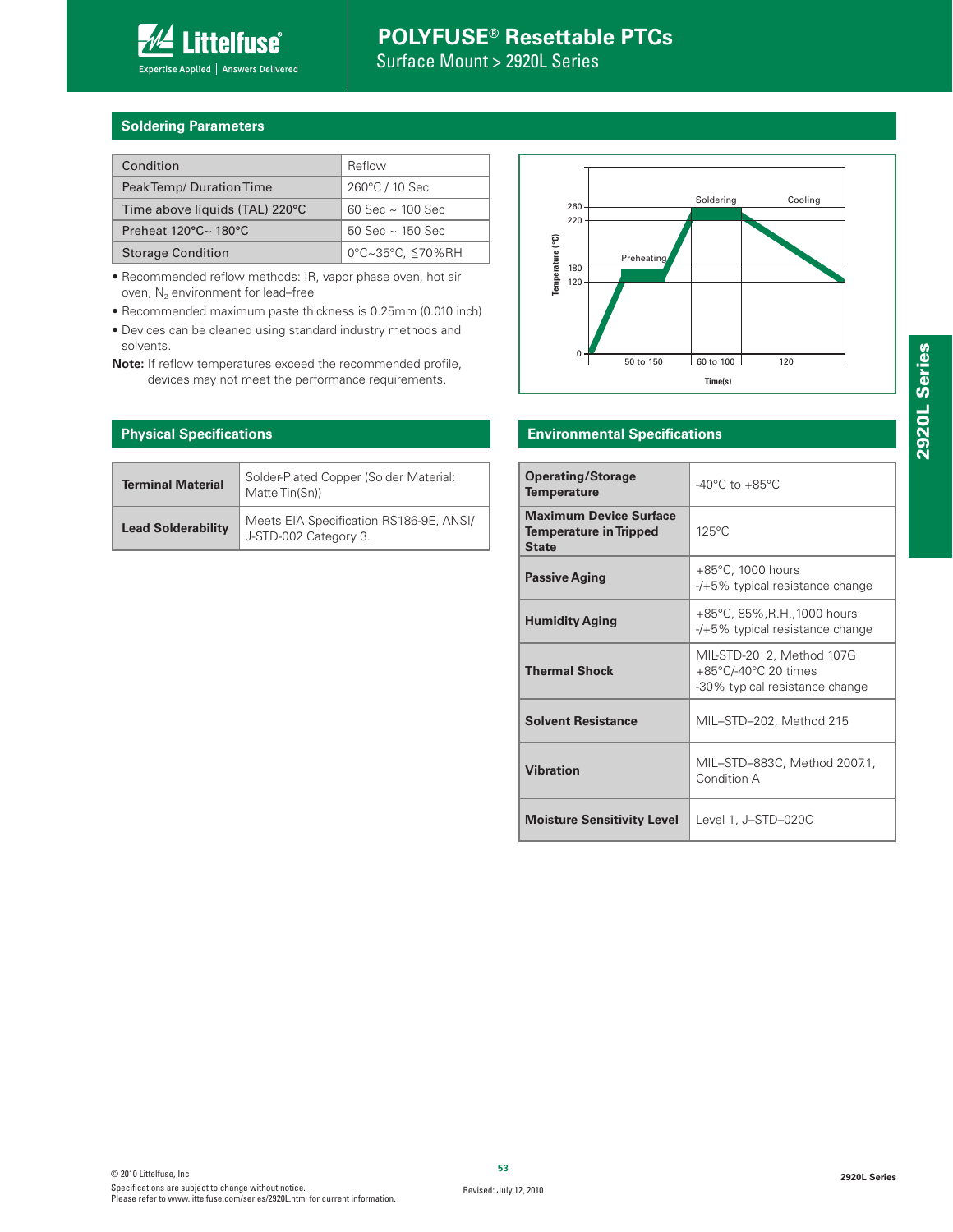Surface Mount > 2920L Series



#### **Dimensions (mm)**



|                       | A          |      |            | B          |        |      | С   |      |      | D             |            |               |            | Е      |     |            |               |      |            |                |
|-----------------------|------------|------|------------|------------|--------|------|-----|------|------|---------------|------------|---------------|------------|--------|-----|------------|---------------|------|------------|----------------|
| Part<br><b>Number</b> | Inches     |      | mm         |            | Inches |      | mm  |      |      | <b>Inches</b> |            | mm            |            | Inches |     | mm         | <b>Inches</b> |      | mm         |                |
|                       | <b>Min</b> | Max  | <b>Min</b> | <b>Max</b> | Min    | Max. | Min | Max  | Min  | <b>Max</b>    | <b>Min</b> | $\lfloor$ Max | <b>Min</b> | Max    | Min | <b>Max</b> | Min           | Max  | <b>Min</b> | Max            |
| 2920L030              | 0.26       | 0.31 | 6.73       | 7.98       | 0.19   | 0.21 | 4.8 | 5.44 | 0.03 | 0.05          | 0.75       | 1.25          | 0.01       | 0.1    | 0.3 | 2.5        | 0.01          | 0.08 | 0.25       | $\overline{2}$ |
| 2920L050              | 0.26       | 0.31 | 6.73       | 7.98       | 0.19   | 0.21 | 4.8 | 5.44 | 0.03 | 0.05          | 0.75       | 1.25          | 0.01       | 0.1    | 0.3 | 2.5        | 0.01          | 0.08 | 0.25       | 2              |
| 2920L075              | 0.26       | 0.31 | 6.73       | 7.98       | 0.19   | 0.21 | 4.8 | 5.44 | 0.03 | 0.05          | 0.75       | 1.25          | 0.01       | 0.1    | 0.3 | 2.5        | 0.01          | 0.08 | 0.25       | 2              |
| 2920L075/60           | 0.26       | 0.31 | 6.73       | 7.98       | 0.19   | 0.21 | 4.8 | 5.44 | 0.05 | 0.06          | 1.20       | 1.80          | 0.01       | 0.1    | 0.3 | 2.5        | 0.01          | 0.08 | 0.25       | 2              |
| 2920L100              | 0.26       | 0.31 | 6.73       | 7.98       | 0.19   | 0.21 | 4.8 | 5.44 | 0.02 | 0.04          | 0.55       |               | 0.01       | 0.1    | 0.3 | 2.5        | 0.01          | 0.08 | 0.25       | $\overline{2}$ |
| 2920L125              | 0.26       | 0.31 | 6.73       | 7.98       | 0.19   | 0.21 | 4.8 | 5.44 | 0.02 | 0.04          | 0.55       |               | 0.01       | 0.1    | 0.3 | 2.5        | 0.01          | 0.08 | 0.25       | 2              |
| 2920L150              | 0.26       | 0.31 | 6.73       | 7.98       | 0.19   | 0.21 | 4.8 | 5.44 | 0.03 | 0.05          | 0.75       | 1.25          | 0.01       | 0.1    | 0.3 | 2.5        | 0.01          | 0.08 | 0.25       | $\overline{2}$ |
| 2920L185              | 0.26       | 0.31 | 6.73       | 7.98       | 0.19   | 0.21 | 4.8 | 5.44 | 0.03 | 0.05          | 0.75       | 1.25          | 0.01       | 0.1    | 0.3 | 2.5        | 0.01          | 0.08 | 0.25       | 2              |
| 2920L200              | 0.26       | 0.31 | 6.73       | 7.98       | 0.19   | 0.21 | 4.8 | 5.44 | 0.03 | 0.05          | 0.75       | 1.25          | 0.01       | 0.1    | 0.3 | 2.5        | 0.01          | 0.08 | 0.25       | 2              |
| 2920L200/24           | 0.26       | 0.31 | 6.73       | 7.98       | 0.19   | 0.21 | 4.8 | 5.44 | 0.03 | 0.05          | 0.75       | .25           | 0.01       | 0.1    | 0.3 | 2.5        | 0.01          | 0.08 | 0.25       | 2              |
| 2920L250              | 0.26       | 0.31 | 6.73       | 7.98       | 0.19   | 0.21 | 4.8 | 5.44 | 0.03 | 0.05          | 0.75       | 1.25          | 0.01       | 0.1    | 0.3 | 2.5        | 0.01          | 0.08 | 0.25       | $\overline{2}$ |
| 2920L260              | 0.26       | 0.31 | 6.73       | 7.98       | 0.19   | 0.21 | 4.8 | 5.44 | 0.02 | 0.04          | 0.55       |               | 0.01       | 0.1    | 0.3 | 2.5        | 0.01          | 0.08 | 0.25       | 2              |
| 2920L300              | 0.26       | 0.31 | 6.73       | 7.98       | 0.19   | 0.21 | 4.8 | 5.44 | 0.03 | 0.05          | 0.75       | 1.25          | 0.01       | 0.1    | 0.3 | 2.5        | 0.01          | 0.08 | 0.25       | $\overline{2}$ |
| 2920L300/15           | 0.26       | 0.31 | 6.73       | 7.98       | 0.19   | 0.21 | 4.8 | 5.44 | 0.03 | 0.05          | 0.75       | 1.25          | 0.01       | 0.1    | 0.3 | 2.5        | 0.01          | 0.08 | 0.25       | 2              |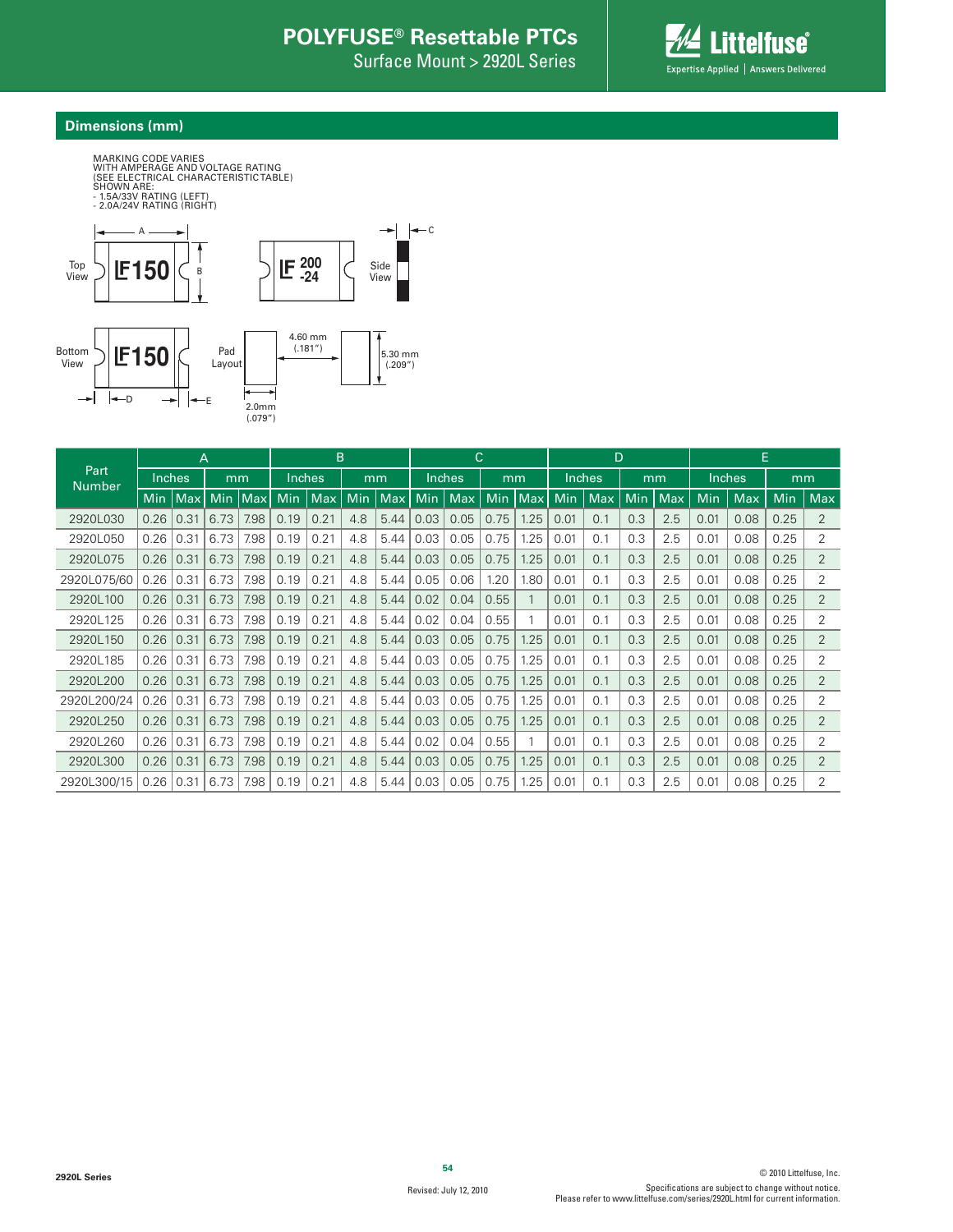

Surface Mount > 2920L Series

#### **Part Ordering Number System**



**Packaging**

| <b>Part Number</b> | <b>Ordering Number</b> | Halogen<br>Free | $\mathsf{I}_{\mathsf{hold}}$<br>(A) | $\mathsf{I}_{\mathsf{hold}}$<br>$\overline{Code}$ | Voltage<br>Option | Packaging<br>Option   | Quantity | Quantity &<br><b>Packaging Codes</b> |  |
|--------------------|------------------------|-----------------|-------------------------------------|---------------------------------------------------|-------------------|-----------------------|----------|--------------------------------------|--|
|                    | 2920L030DRHF           | Yes             |                                     |                                                   |                   |                       |          |                                      |  |
| 2920L030           | 2920L030DR             | No              | 0.30                                | 030                                               |                   | Tape and Reel         | 1500     | <b>DR</b>                            |  |
| 2920L050           | 2920L050DRHF           | Yes             | 0.50                                | 050                                               |                   |                       | 1500     | <b>DR</b>                            |  |
|                    | 2920L050DR             | No              |                                     |                                                   |                   | Tape and Reel         |          |                                      |  |
| 2920L075           | 2920L075DRHF           | Yes             | 0.75                                | 075                                               |                   | Tape and Reel         | 1500     | <b>DR</b>                            |  |
|                    | 2920L075DR             | No              |                                     |                                                   |                   |                       |          |                                      |  |
| 2920L075/60        | 2920L075/60MRHF        | Yes             | 0.75                                | 075                                               | /60               | Tape and Reel         | 1000     | <b>MR</b>                            |  |
|                    | 2920L075/60MR          | <b>No</b>       |                                     |                                                   |                   |                       |          |                                      |  |
| 2920L100           | 2920L100PRHF           | Yes             | 1.10                                | 100                                               |                   | Tape and Reel         | 2000     | PR                                   |  |
|                    | 2920L100PR             | No              |                                     |                                                   |                   |                       |          |                                      |  |
| 2920L125           | 2920L125PRHF           | Yes             | 1.25                                | 125                                               |                   | Tape and Reel         | 2000     | <b>PR</b>                            |  |
|                    | 2920L125PR             | <b>No</b>       |                                     |                                                   |                   |                       |          |                                      |  |
| 2920L150           | 2920L150DRHF           | Yes             | 1.50                                | 150                                               |                   | Tape and Reel         | 1500     | <b>DR</b>                            |  |
|                    | 2920L150DR             | No              |                                     |                                                   |                   |                       |          |                                      |  |
|                    | 2920L185DRHF           | Yes             |                                     |                                                   |                   |                       |          |                                      |  |
| 2920L185           | 2920L185DR             | <b>No</b>       | 1.85                                | 185                                               |                   | Tape and Reel<br>1500 |          | <b>DR</b>                            |  |
|                    | 2920L200DRHF           | Yes             |                                     |                                                   |                   |                       |          | <b>DR</b>                            |  |
| 2920L200           | 2920L200DR             | <b>No</b>       | 2.00                                | 200                                               |                   | Tape and Reel         | 1500     |                                      |  |
|                    | 2920L200/24DRHF        | Yes             |                                     |                                                   |                   |                       |          |                                      |  |
| 2920L200/24        | 2920L200/24DR          | No              | 2.00                                | 200                                               | /24               | Tape and Reel         | 1500     | <b>DR</b>                            |  |
|                    | 2920L250DRHF           | Yes             |                                     |                                                   |                   |                       |          |                                      |  |
| 2920L250           | 2920L250DR             | No              | 2.50                                | 250                                               |                   | Tape and Reel         | 1500     | <b>DR</b>                            |  |
|                    | 2920L260PRHF           | Yes             |                                     |                                                   |                   |                       |          |                                      |  |
| 2920L260           | 2920L260PR             | <b>No</b>       | 2.60                                | 260                                               |                   | Tape and Reel         | 2000     | PR                                   |  |
|                    | 2920L300DRHF           | Yes             |                                     |                                                   |                   |                       |          |                                      |  |
| 2920L300           | 2920L300DR             | No              | 3.00                                | 300                                               |                   | Tape and Reel         | 1500     | <b>DR</b>                            |  |
|                    | 2920L300/15DRHF        | Yes             |                                     |                                                   |                   |                       |          |                                      |  |
| 2920L300/15        | 2920L300/15DR          | <b>No</b>       | 3.00                                | 300                                               | /15               | Tape and Reel         | 1500     | <b>DR</b>                            |  |

**\*** Effective September 15, 2009 onward, all 2920L PTC products will be manufactured Halogen Free (HF). Existing Non-Halogen Free 2920L PTC products will continue to be sold until supplies are depleted. Effective January 1, 2010, all 2920L PTC product will be manufactured and sold as Halogen Free by default, and "HF" part number suffix code will be discontinued.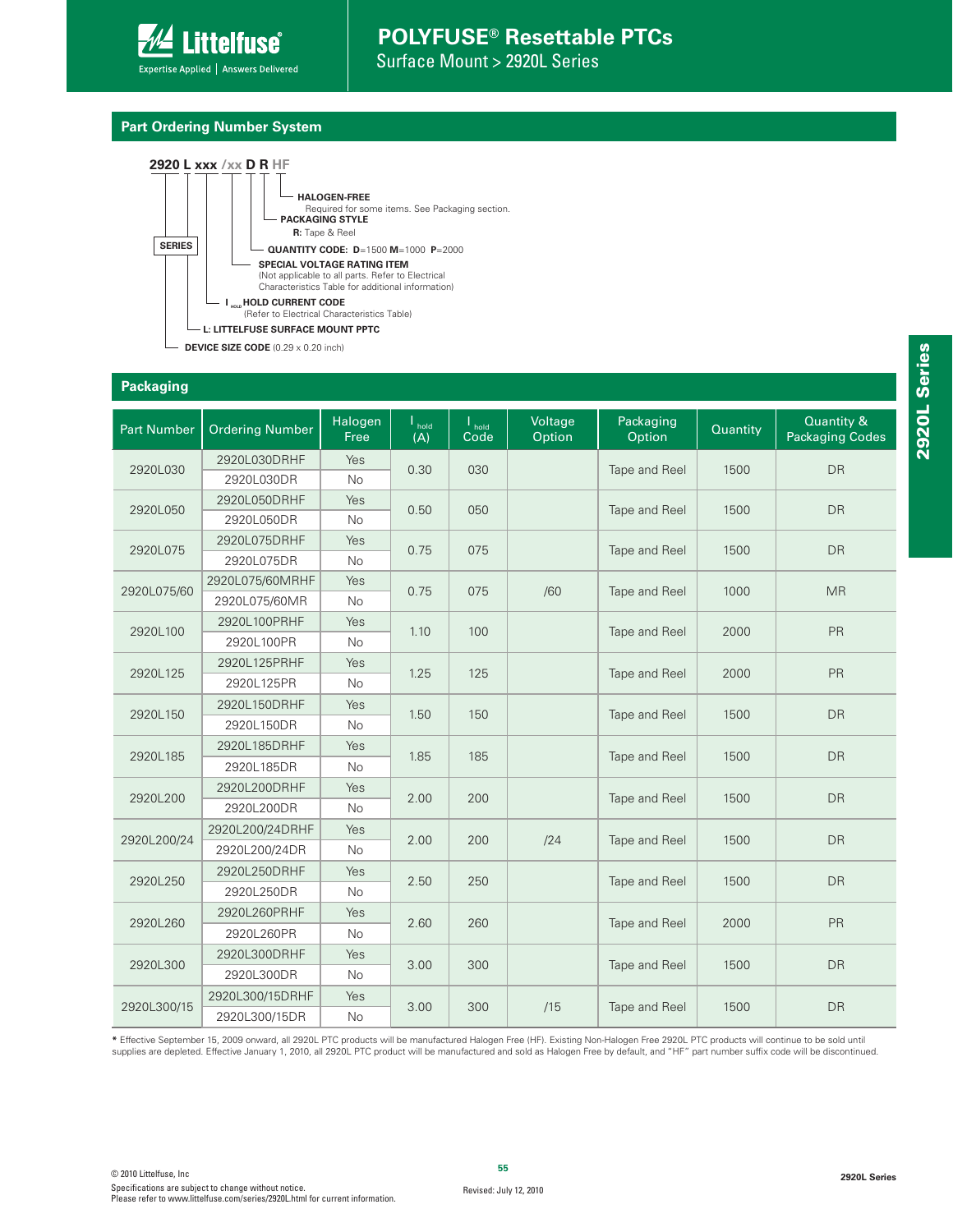Surface Mount > 2920L Series



#### **Tape and Reel Specifications**

|                       | TAPE SPECIFICATIONS: EIA-481-1 (mm) |                                    |                                                                                        |                  |         |                                           |
|-----------------------|-------------------------------------|------------------------------------|----------------------------------------------------------------------------------------|------------------|---------|-------------------------------------------|
|                       | 2920L030.<br>2920L050,<br>2920L075  | 2920L100,<br>2920L125,<br>2920L260 | 2920L150, 2920L185,<br>2920L200, 2920L250,<br>2920L200/24.<br>2920L300,<br>2920L300/15 | 2920L075/60      |         | <b>REEL DIMENSIONS:</b><br>EIA-481-1 (mm) |
| W                     | $16.0 + / -0.30$                    | $16.0 + / -0.30$                   | $16.0 +/- 0.30$                                                                        | $16.0 +/- 0.30$  | H       | $16.0 +/- 0.2$                            |
| F                     | $7.5 + / -0.05$                     | $7.5 + / -0.05$                    | $7.5 + / -0.05$                                                                        | $7.5 +/- 0.10$   | W       | $17.0 + (-0.2)$                           |
| $E_{\rm t}$           | $1.75 + (-0.10)$                    | $1.75 + (-0.10)$                   | $1.75 + (-0.10)$                                                                       | $1.75 + (-0.10)$ | D       | $Ø$ 60.2+/-0.5                            |
| $\mathbf{D}_{\alpha}$ | $1.55 + -0.05$                      | $1.55 + / -0.05$                   | $1.55 + / -0.05$                                                                       | $1.50 +/-0.10$   | F       | $Ø$ 13.0+/-0.5                            |
| $\mathbf{D}_{1}$      | $1.5 + / -0.10$                     | $1.5 + / -0.10$                    | $1.5 + (-0.10)$                                                                        | $1.5$ (min)      | C       | $Ø$ 178+/-1.0                             |
| $P_0$                 | $4.0 + (-0.10)$                     | $4.0 + (-0.10)$                    | $4.0 + / -0.10$                                                                        | $4.0 + (-0.10)$  | Н,      | $11 + (-0.5)$                             |
| $P_{1}$               | $8.0 + / -0.10$                     | $8.0 + / -0.10$                    | $8.0 + / -0.10$                                                                        | $8.0 + / -0.10$  | $W_{1}$ | $2.5 + 0.5$                               |
| P <sub>2</sub>        | $2.0 + / -0.05$                     | $2.0 + / -0.05$                    | $2.0 + / -0.05$                                                                        | $2.0 +/- 0.10$   | $W_{2}$ | $3.0 + 0.5$                               |
| $\mathbf{A}_{\alpha}$ | $5.45 + (-0.10)$                    | $5.45 + (-0.10)$                   | $5.45 + (-0.10)$                                                                       | $5.45 + (-0.10)$ | $W_{3}$ | $4.0 + 0.5$                               |
| $B_{\alpha}$          | $7.65 + / -0.10$                    | $7.65 + (-0.10)$                   | $7.65 + -0.10$                                                                         | $7.90 + (-0.10)$ |         |                                           |
| T                     | $0.25 + (-0.10)$                    | $0.25 + -0.10$                     | $0.25 + -0.10$                                                                         | $0.30 + / -0.05$ |         |                                           |
| $K_{o}$               | $1.25 + / -0.10$                    | $1.00 + (-0.10)$                   | $1.45 + (-0.10)$                                                                       | $2.00 +/- 0.10$  |         |                                           |
| Leader min.           | 390                                 | 390                                | 390                                                                                    | 390              |         |                                           |
| Trailer min.          | 160                                 | 160                                | 160                                                                                    | 160              |         |                                           |

#### **Tape and Reel Diagram**